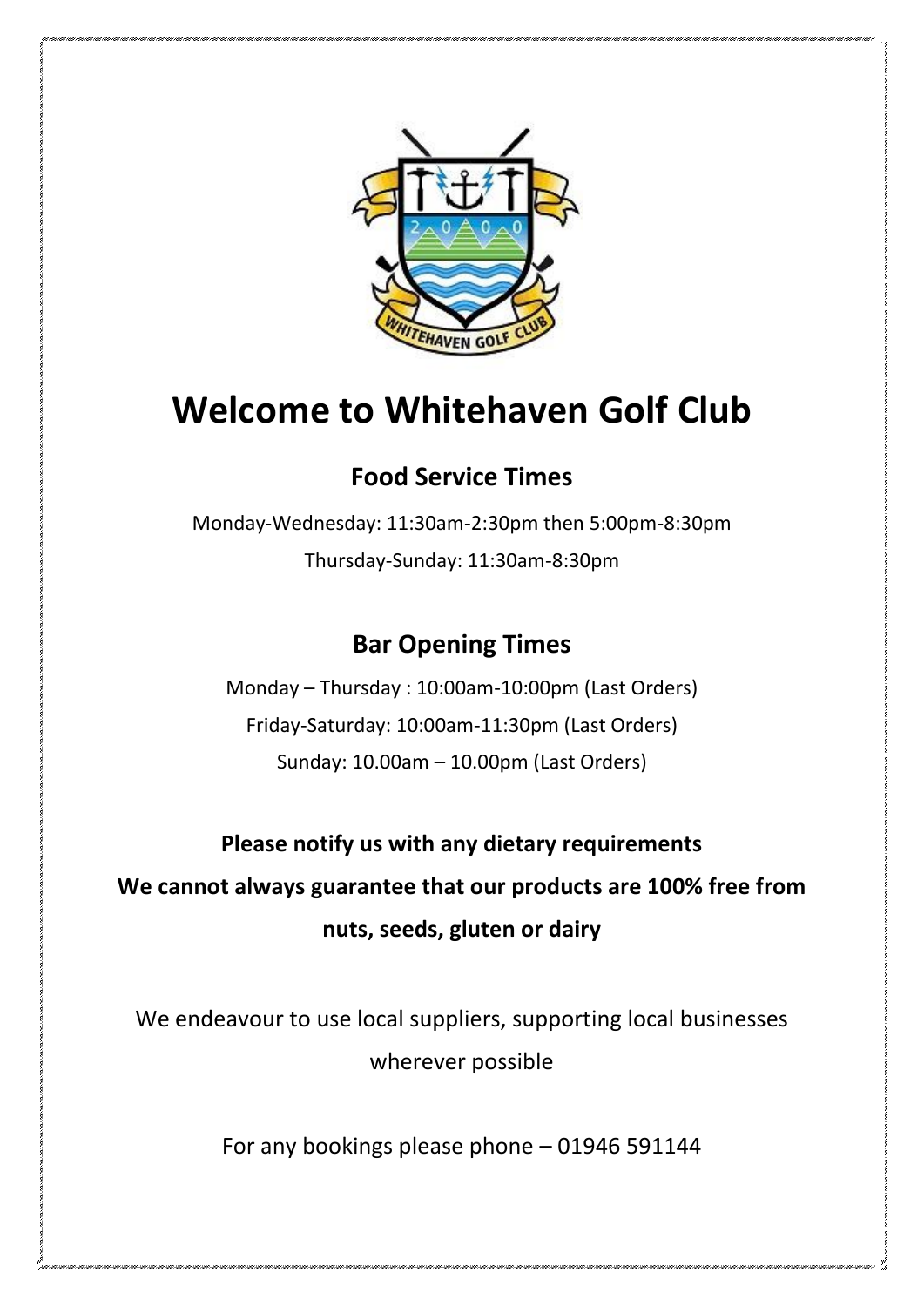## **STARTERS**

### **Homemade Soup of the Day £5.95**

*Served with a hot crusty roll (available as GF)*

## **Black Pudding and Onion Ring Stack £6.50**

*Served with either peppercorn or stilton sauce*

## **Salt and Pepper Squid £7.95**

*Served on a small leaf garnish with sweet chilli mayo*

## **Garlic Mushrooms £6.25**

*Served with a hot crusty roll (available as GF)*

## **Homemade Cod, Prawn & Applewood Smoked**

### **Cheese Fishcake £6.75**

*Served on a small leaf garnish with sweet chilli dip (available as GF)*

### **Halloumi Fries £6.25**

*Breaded Halloumi served with a chilli sauce (also available as GF)*

### **Nachos £7.50**

*A generous helping of nachos, topped with chilli beef, guacamole, soured cream, melted cheese, salsa and a pool of homemade nacho cheese (available as GF)*

### **Prawn Cocktail £6.75**

*Served with brown bread (also available as GF)*

### **Chicken Goujons £7.50**

*Served on a small leaf garnish with garlic mayo, sweet chilli, and BBQ sauce*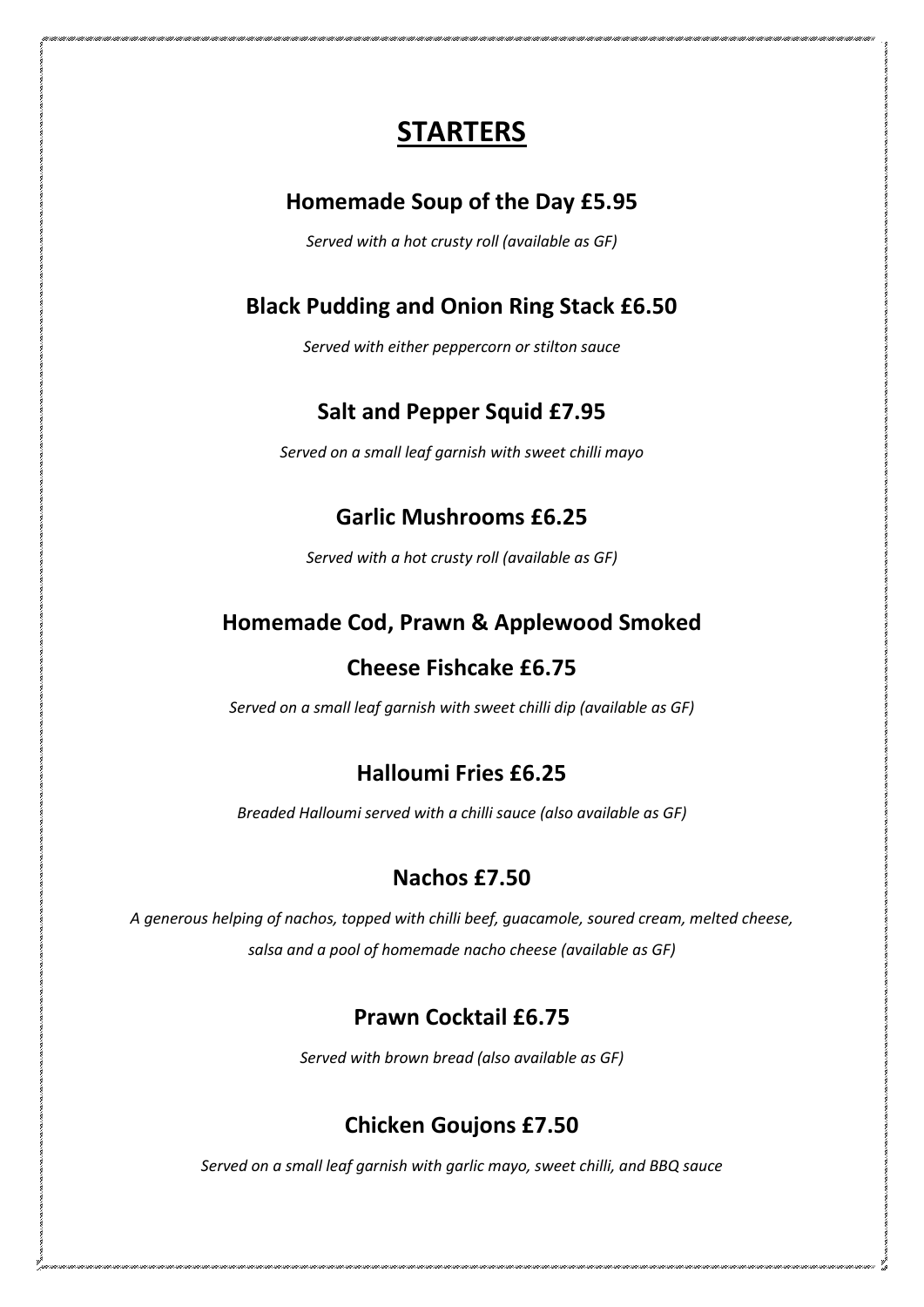## **MAINS – FROM THE GRILL**

*All of our grills are served with onion rings, tomatoes, mushrooms, peas and a handful of our seasoned homemade chips. All of our meals from the grill can be made GF excluding Cumberland sausage and mixed grill*

## **Bewley's Cumberland Sausage - £13.25**

*A generous portion of local authentic Cumberland sausage and fried egg*

## **14oz Horseshoe Gammon Steak - £13.95**

*Topped with either fried egg or grilled pineapple (available as GF)*

## **14oz Hunter's Gammon Steak - £14.95**

*Topped with Smokey BBQ sauce and a mixture of melted cheese (available as GF)*

## **Bewley's Cumberland Sausage and Gammon Combo £18.95**

*The perfect combination served with fried egg*

#### **12oz Sirloin Steak - £21.50** *(available as GF)*

*\*Upgrade to surf and turf for £4.00 extra\**

### **12oz Prime Rump Steak - £17.50** *(available as GF)*

*\*Upgrade to surf and turf for £4.00 extra\**

### **Golf Club Mixed Grill - £23.50**

*Rump steak, gammon, sausage, lamb chop, pork steak, fried egg and black pudding \*Upgrade to surf and turf for £4.00 extra\**

### **Steak Sauces - £2.50**

*Choose from either Dianne, peppercorn, garlic mushroom or blue cheese*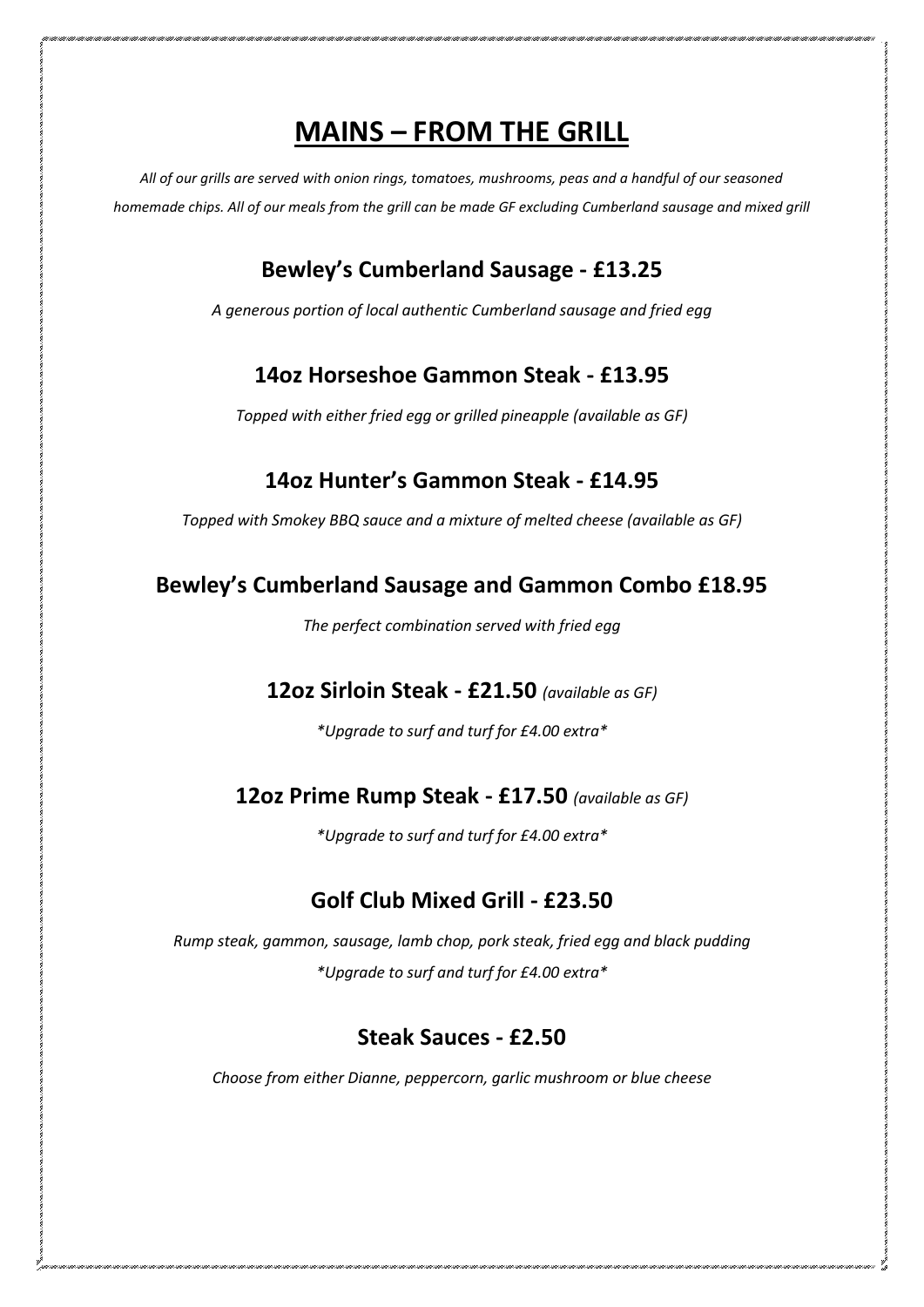## **BURGERS**

*All burgers are served on a toasted brioche bun, with salad, onion rings, coleslaw, relish, bloody Mary ketchup and homemade seasoned chips*

## **Classic - £11.95**

*6oz steak burger (available as GF)*

## **Cheeseburger - £12.95**

*6oz steak burger with Monterey Jack Cheese (available as GF)*

## **Bacon Cheeseburger - £13.95**

*6oz steak burger topped with streaky bacon and Monterey Jack Cheese (available as GF)*

## **Black and Blue Burger - £14.95**

*6oz steak burger topped with streaky bacon, black pudding and stilton cheese*

## **Holy Cluck – £14.95**

*6oz steak burger, chicken burger, bacon & Monterey Jack Cheese* 

### **Double Chicken Burger - £12.95**

*Battered chicken breast topped with Monterey Jack cheese*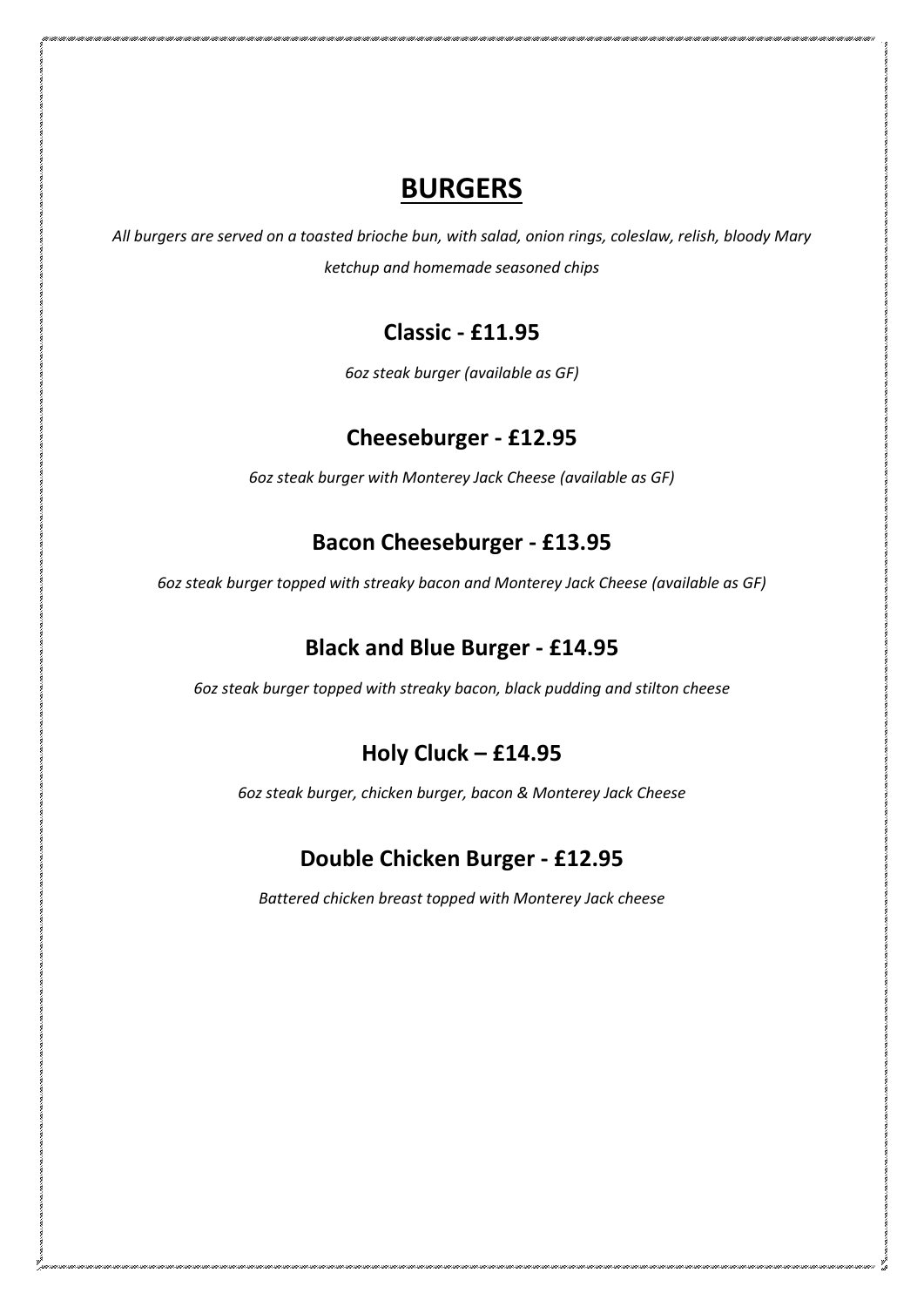## **SIZZLERS**

*All served with warm tortillas, salad, salsa, cheese, sour cream and guacamole*

## **Chicken Fajitas - £14.95**

*Seasoned chicken strips served with a mixture of peppers and onions (available as GF)*

## **Hoisin Duck Fajitas - £15.95**

*Served with spring onion, peppers, and hoisin sauce (available as GF)*

## **Steak Fajitas - £15.95**

*Strips of rump steak served with peppers and onions (available as GF)*

## **Chicken & Steak Fajitas £16.95**

*Seasoned chicken and strips of rump steak served with peppers and onions (available as GF)*

## **FIRM FAVOURITES**

#### **Homemade Lasagne - £12.50**

*Served with chips, salad, and garlic bread*

#### **Homemade Steak and Ale Pie - £12.95**

*Tender steak chunks in a rich ale gravy topped with a puff pastry lid served with seasonal vegetables and choice of potatoes*

#### **Homemade Slab Pie of the Day £11.95**

*Served with homemade chips and peas*

#### **Pasta of the Week - £12.95** *(available as GF)*

*Served with toasted garlic bread*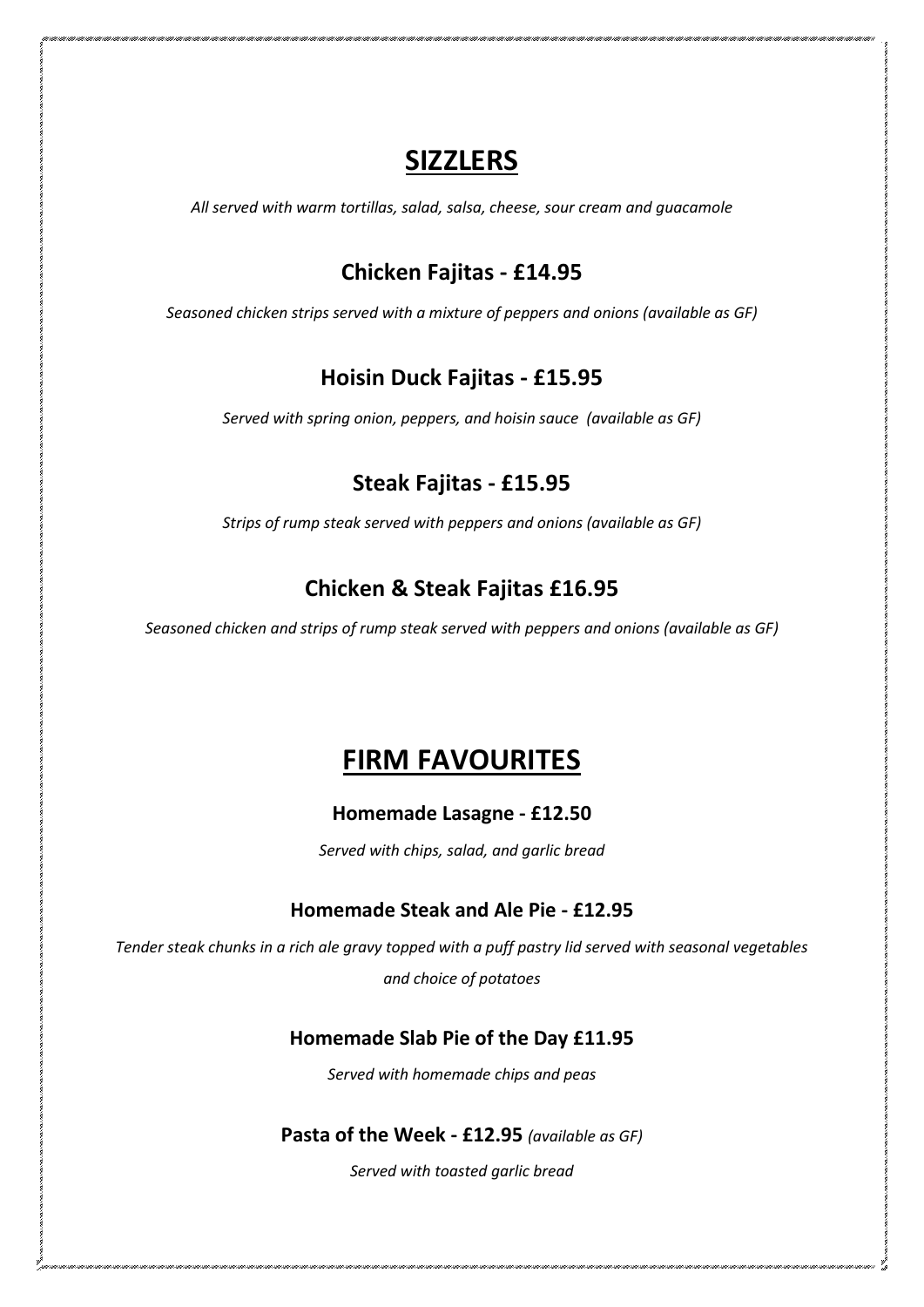**Sweet Chilli Chicken Stir Fry - £13.95** *(available as GF)*

*Chicken strips fried with a selection of stir-fried vegetables, served on either a bed of rice or chips \*Half and half for £1.00 extra\**

## **Beef Teriyaki Stir Fry Noodles - £13.95**

*Strips of beef tossed with onions, peppers and served in a rich Teriyaki sauce* 

## **Katsu Chicken £13.95**

*Bread crumbed chicken breast drizzled with katsu sauce served with salad, chips or rice \*Half and half for £1.00 extra\**

#### **Chicken Breast £13.95** *(available as GF)*

Sliced chicken breast served in a stilton, peppercorn or garlic mushroom sauce with vegetables and a choice of potatoes or rice

## **Slow Cooked Beef Brisket £14.95** *(available as GF)*

*Served on bubble & squeak and a rich red wine gravy* 

*Half Roasted Chicken £13.95 (available as GF)*

*Served with salad, coleslaw and chips*

## **Duck In Honey & Ginger Sauce £14.25**

*Served with a mixture of peppers and onions on either a bed of rice or chips \*Half and half for £1.00 extra\**

## **All Day Breakfast £11.95**

*Bacon, sausage, black pudding, hash browns, tomatoes, mushrooms, beans, fried egg and fried* 

*bread*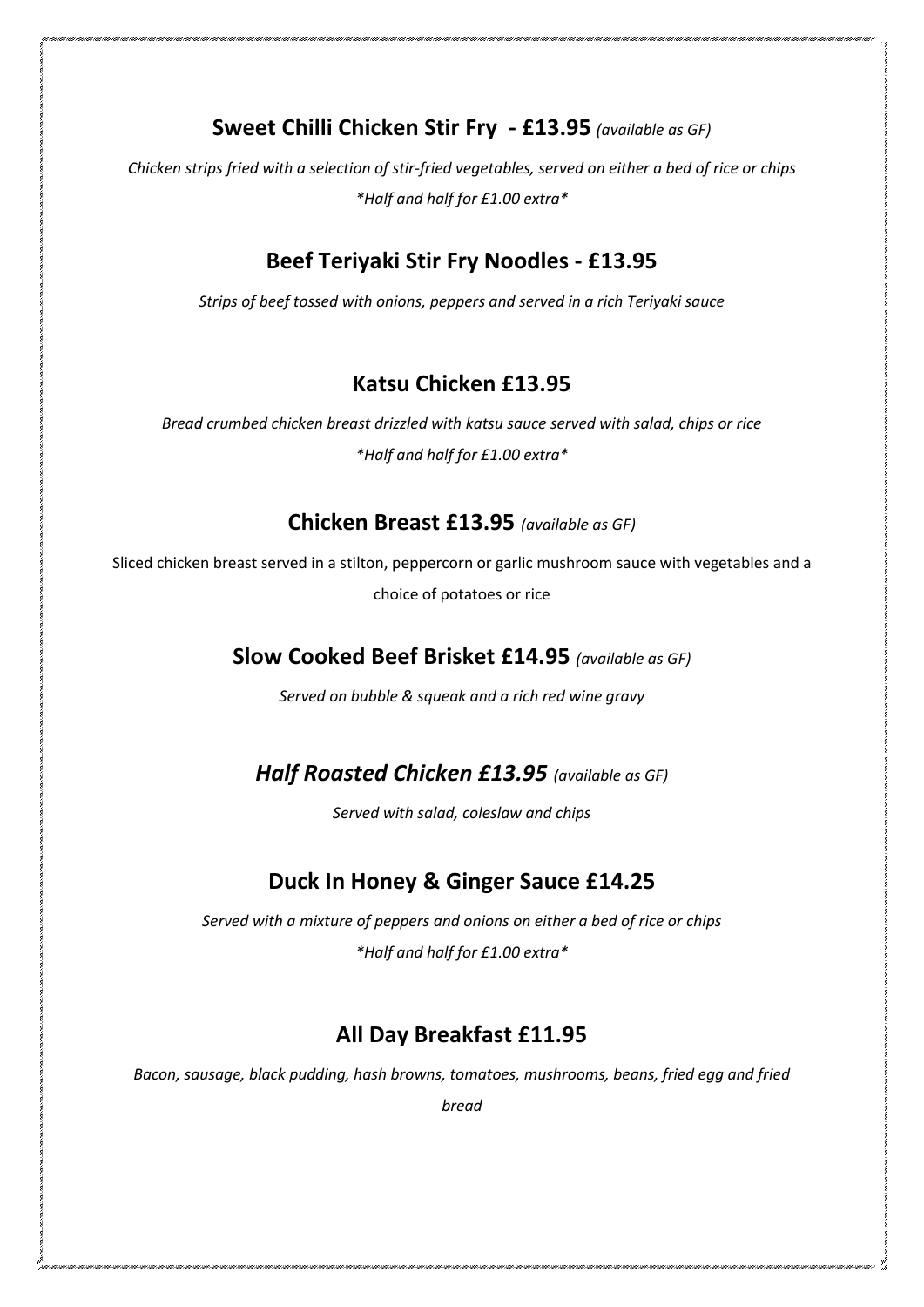## **FISH DISHES**

## **Beer Battered Fish and Chips - £12.95**

*Cod in a golden batter served with seasoned chips, peas and homemade tartar sauce*

#### **Whitby Scampi - £12.95**

*Served with seasoned chips, peas, garnish and homemade tartar sauce* 

#### **Pan Fried Seabass - £14.95** *(available as GF)*

Served on potatoes bravas (fried potatoes, chorizo, coriander, onions & tomato) finished with a

drizzle of balsamic glaze

## **Seafood Platter - £14.95**

*Prawns, scampi, spicy prawns, cod goujons, salt & pepper squid Served with chips, tartar sauce & sweet chilli dip* 

## **VEGETARIAN DISHES**

**Mushroom Stroganoff - £11.95** *(available as GF)*

*Served with rice or chips* 

*\*Half and Half for £1.00 extra\**

#### **Halloumi, Tomato and Onion Enchiladas - £11.95** *(available as GF)*

*Served with side salad, coleslaw and chips*

**Vegetarian Burger - £11.95** *(available as GF)*

*Meat free burger topped with grilled halloumi and siracha sauce. Served with salad, chips and onion* 

*rings (available as VG)*

## **Vegetarian Sizzler £11.95** *(available as GF)*

*Halloumi served with a mixture of peppers, onions, and sweet chilli sauce*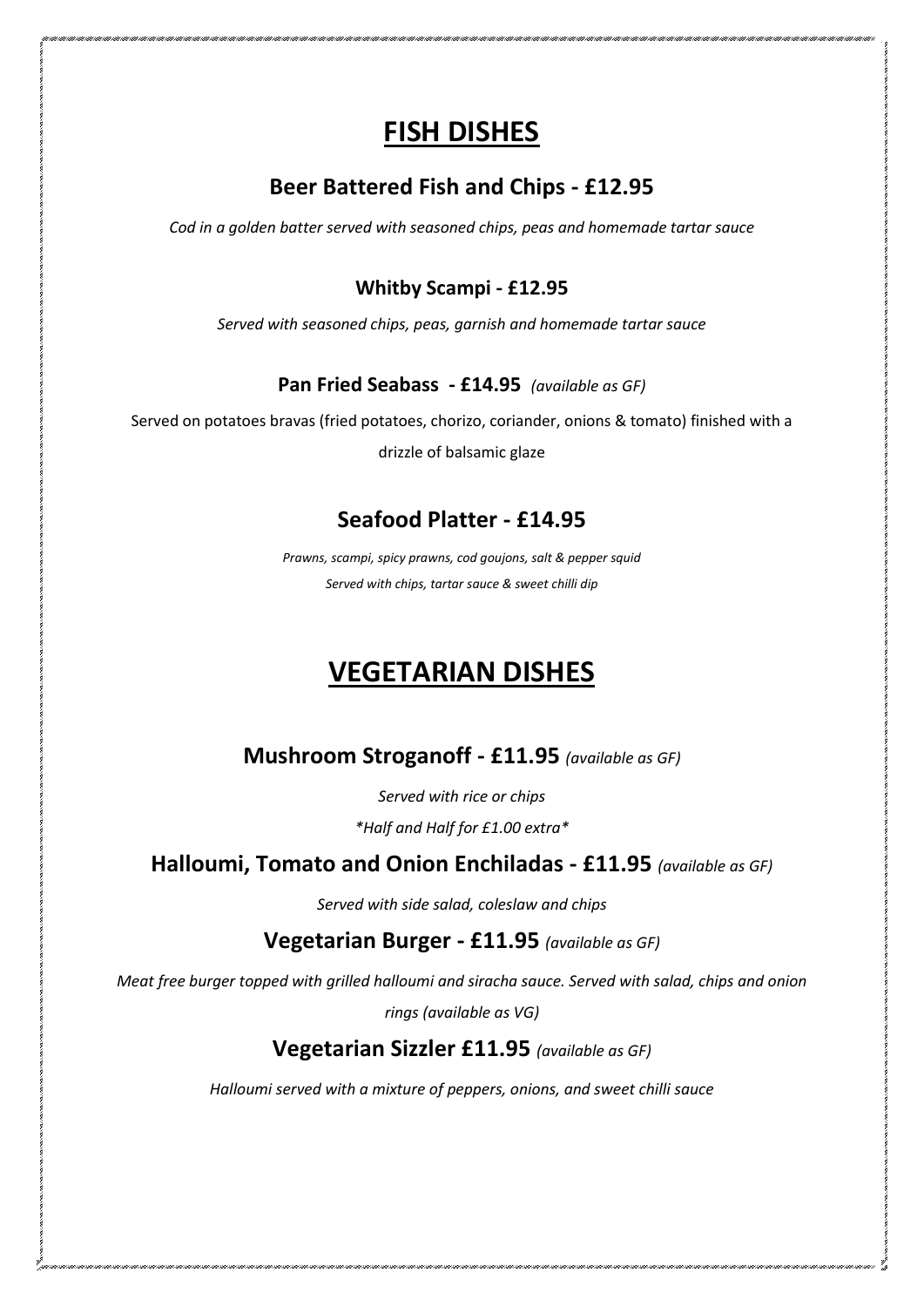## **SALADS**

## **Grilled Chicken Caesar Salad (GF) - £10.95**

*Grilled chicken strips and streaky bacon tossed in house salad, served with dressing and parmesan cheese*

## **Ham Salad (GF) - £10.95**

*Sliced house roasted ham with a generous house salad, coleslaw, grated carrot and sliced egg* 

## **Mixed Meat Salad (GF) - £13.95**

*Sliced ham, beef and chicken with a generous house salad, coleslaw, grated carrot and sliced egg* 

## **Prawn Salad (GF) - £13.95**

*Served with a pot of Marie Rose sauce, a generous house salad, coleslaw, grated carrot and sliced egg*

## **Tuna Mayo Salad (GF) £10.95**

*Tuna Mayo with a generous house salad, coleslaw, grated carrot and sliced egg*

## **Ploughman's Lunch (GF) £11.95**

*A mix of cheese, ham, pickles with a generous house salad, coleslaw and bloomer bread*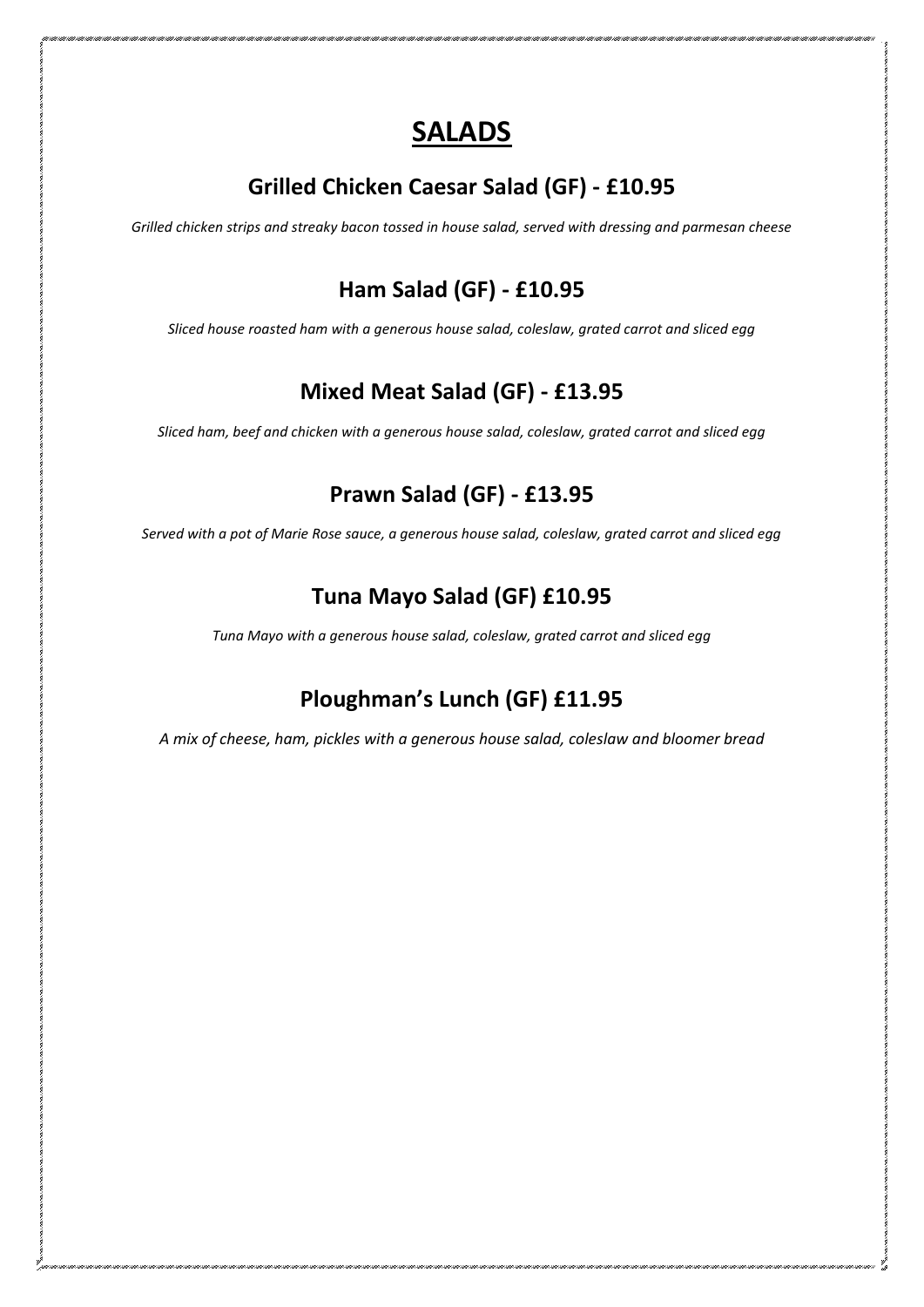## **SIDES**

**Garlic Bread - £3.50**

**Cheesy Garlic Bread - £4.00**

**Onion Rings - £3.50**

**Seasonal Vegetables - £3.00**

**Creamy Mashed Potatoes - £3.00**

**Homemade Chips - £3.50**

**Side Salad - £2.50**

**Coleslaw - £1.50**

**Sweet Potato Fries - £3.75**

**Rice - £2.95**

**Baked Potato - £2.50**

**Black Pudding - £3.00**

**Halloumi Fries - £4.95**

**Skinny Fries - £3.50**

**Loaded Skinny Fries - £4.75**

**(BBQ sauce and Melted Mozzarella)**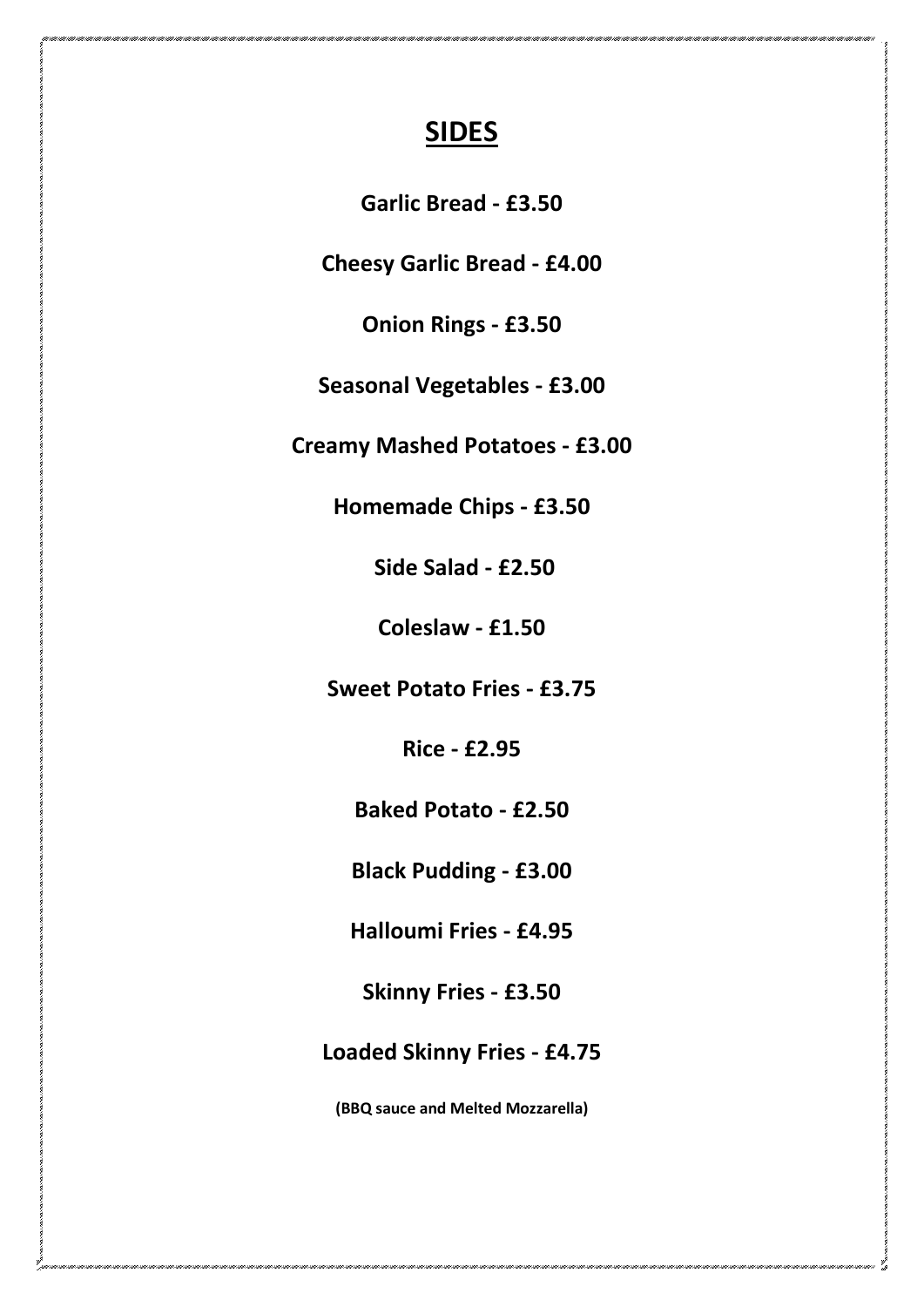## **KID'S CORNER**

*All our kid's meals are served with either chips or mash, and a choice of beans or peas All meals include a small ice-cream* 

**Chicken Nuggets - £6.50**

**Fish Fingers - £6.50**

## **Beef Burger - £6.50**

*\*Add cheese for £0.50 extra\**

**Crispy Chicken Burger - £6.50**

**Sausage - £6.50**

**Bolognese - £6.95** 

**Scampi - £6.95**

**Hot Dog -£6.50**

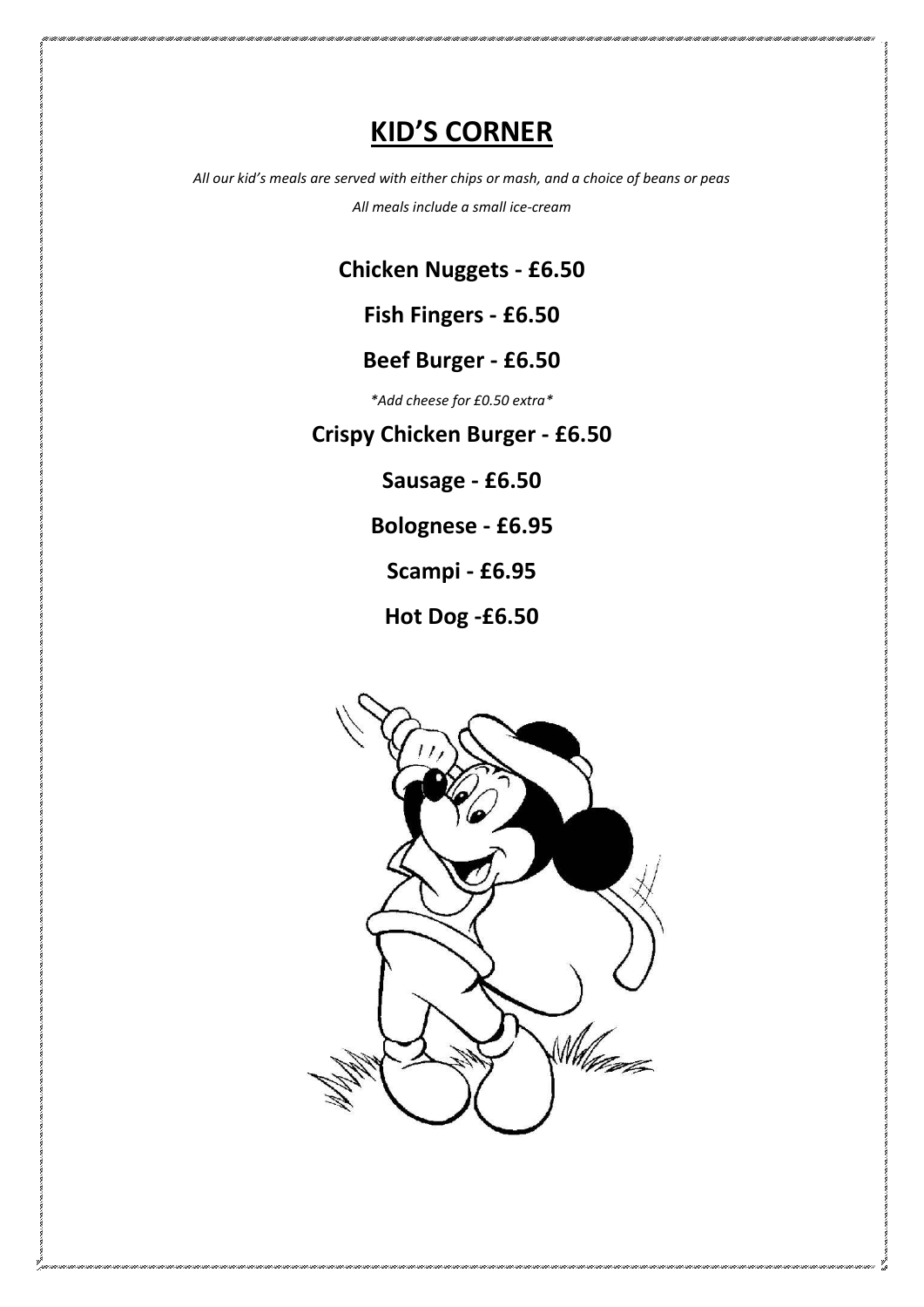## **COLD SANDWICHES**

*All of our sandwiches are served in either white or brown bloomer bread, white or brown baguettes or tortilla wraps, and are all served with homemade coleslaw and garnish (can also be made with GF bread)*

**Soup and Sandwich - £8.50**

**(Prawn and club sandwich extra £1.00)**

**Tuna Mayo - £6.25**

**Cheese Savoury - £5.75**

**Roast Ham - £6.25**

**Roast Beef - £6.25**

**Coronation Chicken - £6.95**

**Prawn Marie Rose - £7.25**

**Club Triple Sandwich £7.50**

**(Chicken, streaky bacon, lettuce, tomato and mayo)**

## **HOT BAGUETTES**

*All of our hot baguettes are served with homemade coleslaw and garnish*

**Hot Beef Onions and Mushrooms - £7.50**

**Slices of Cumberland Sausage with Fried Onions and Gravy - £7.50**

**Hot Ham and Cheese - £6.25**

**Hot Mozzarella, Tomato and Pesto - £6.25**

**Bacon and Egg - £6.75**

**BBQ Chicken & Bacon Melt £7.50**